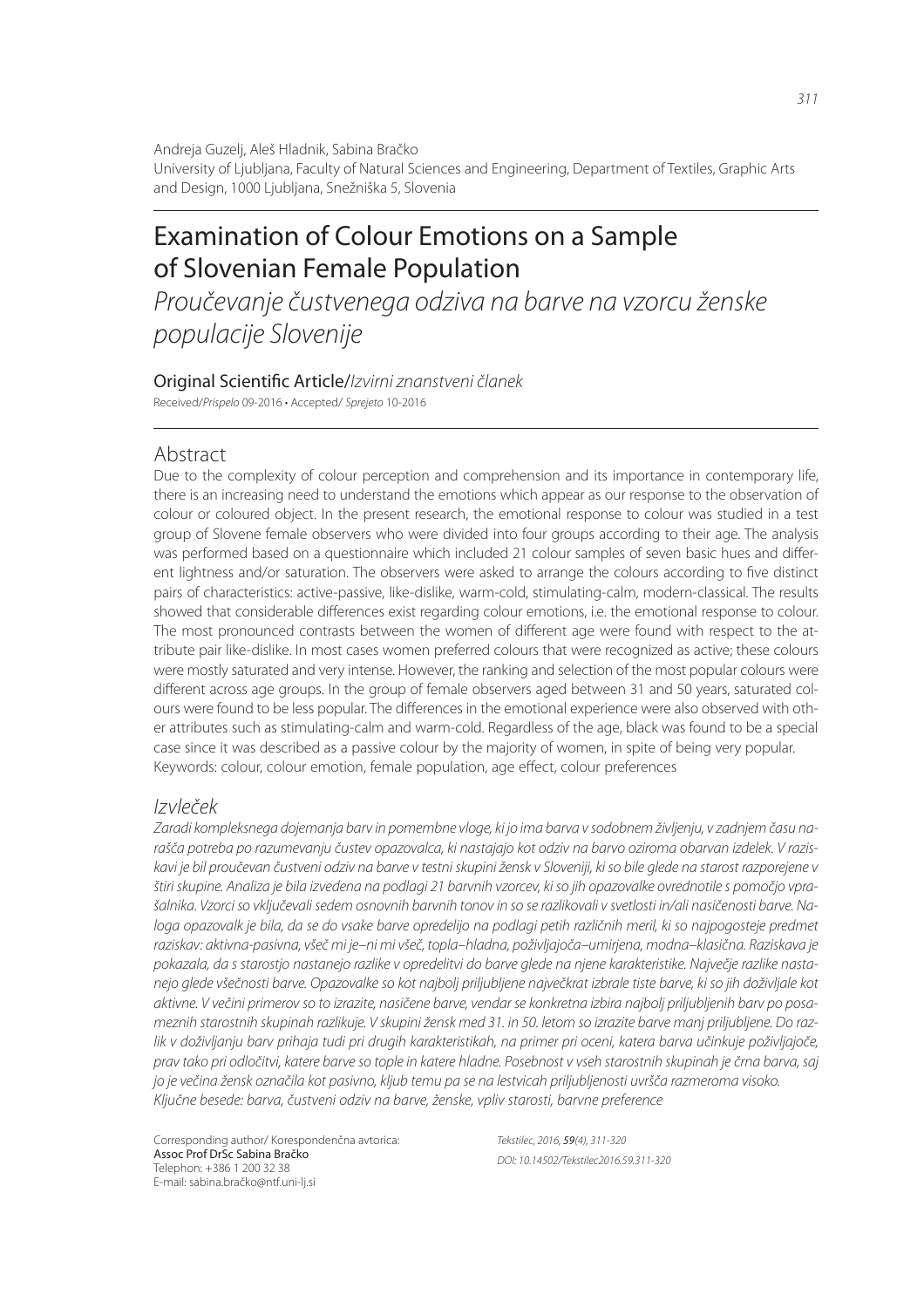## 1 Introduction

Formation of colour is a consequence of three factors, i.e. light source, coloured object and the observer who is influenced by psycho-physical characteristics, experiences, emotions, cultural influences and the environment [1]. Because of that, colours are perceived individually and colour can be defined as a subjective sensation which is generated in the brain triggered by the light entering the eyes of the observer [2].

Due to the complexity of colour perception and comprehension and its importance in everyday life, there is an increasing need to understand the emotions which appear as our response to the observed coloured object. Therefore, it is necessary to deal with the psychological aspect of colours. In Slovenia, dr. Anton Trstenjak is considered as being the founder of colour psychology. In his fundamental work, "Colour Psychology", he laid a foundation for a scientific experimental approach in psychology and studied several aspects of colours for example their reaction time, functional colour in working places, colour climate etc. He also investigated human affinity to colours in relation to fashion  $[3]$ .

The projection value of a particular colour has been known for a long time as Tušak pointed out in his research. Every colour, even every shade, exhibits its own projection value. For example, dark blue expresses lasting values, navy blue means loyalty, trust and self-sufficiency, light blue is associated with longing, desire and homesickness. When studying a human response to colours, a problem arises as different authors often give the same names to colours that look differently [4].

Based on a systematic analysis of the responses of the observers in Great Britain and in China, a group of researchers have developed several colour models that make it possible to link the psychological response to a certain colour to its basic characteristics, i.e. hue, lightness and saturation, as well as to the CIELAB coordinates [5]. Another extensive study focused on an inter-cultural comparison of colour emotions and colour pairs [6]. Observers from eight different countries from all over the world took part in the study and it was found that only some of the colour characteristics, such as warm-cold, active-passive and heavy-light were perceived in a similar way, while significant differences were noticed regarding the like-dislike attribute.

*312 Examination of Colour Emotions on a Sample of Slovenian Female Population*

> Most of the studies in this field investigated colour samples with homogenous surfaces, but Lucassen et al. studied the effect of an object's surface on the perception of colour. The results showed that the perception of several characteristics, such as sharpsoft, heavy-light and warm-cold may be influenced by the surface texture [7].

> Lately, the research of colour emotion, i.e. the emotional response to colour, has been focusing on particular groups of observers. One of the studies tried to explain whether the colour preferences and colour emotions change with age. The research was performed using single colours and colour pairs which were assessed for their harmony. Evident differences were found between a younger and an older group of observers considering the activity and the warmth of the colour as well as regarding the colour preferences [8].

> To the best of our knowledge, no systematic analysis about the colour perception among women has been done in Slovenia so far. The purpose of our research was to investigate the emotional response to different colours on a sample of the female population of Slovenia and to examine whether the perception of colour changes with age.

#### 2 Experimental

The emotional response to colour was studied on a test group of female observers in Slovenia. 21 colour samples were selected using HLS colour space [9], and containing seven basic hues: red (S1, S2, S3), yellow (S4, S5, S6), green (S7, S8, S9), blue (S10, S11, S12), violet (S13, S14, S15), brown (S16, S17, S18) and grey/black (S19, S20, S21) (Table 1).

Colour samples of size  $15 \times 15$  cm were prepared using the CorelDraw X4 graphics software. Each colour was separately printed on a piece of a white cardboard using LaserJet Enterprise MFP (Hewlett Packard). Testing took place in an empty room with white walls. The illuminant was the noon sunlight with approximate colour temperature 5000 K. A grey background of size A2 was used to eliminate the influence of surrounding on colour perception. 40 female observers with normal colour vision took part in the study. As suggested by other authors, our observers were split into four groups according to their age [10]; each group consisted of ten observers: 1. girls up to 18 years

2. women 19 to 30 years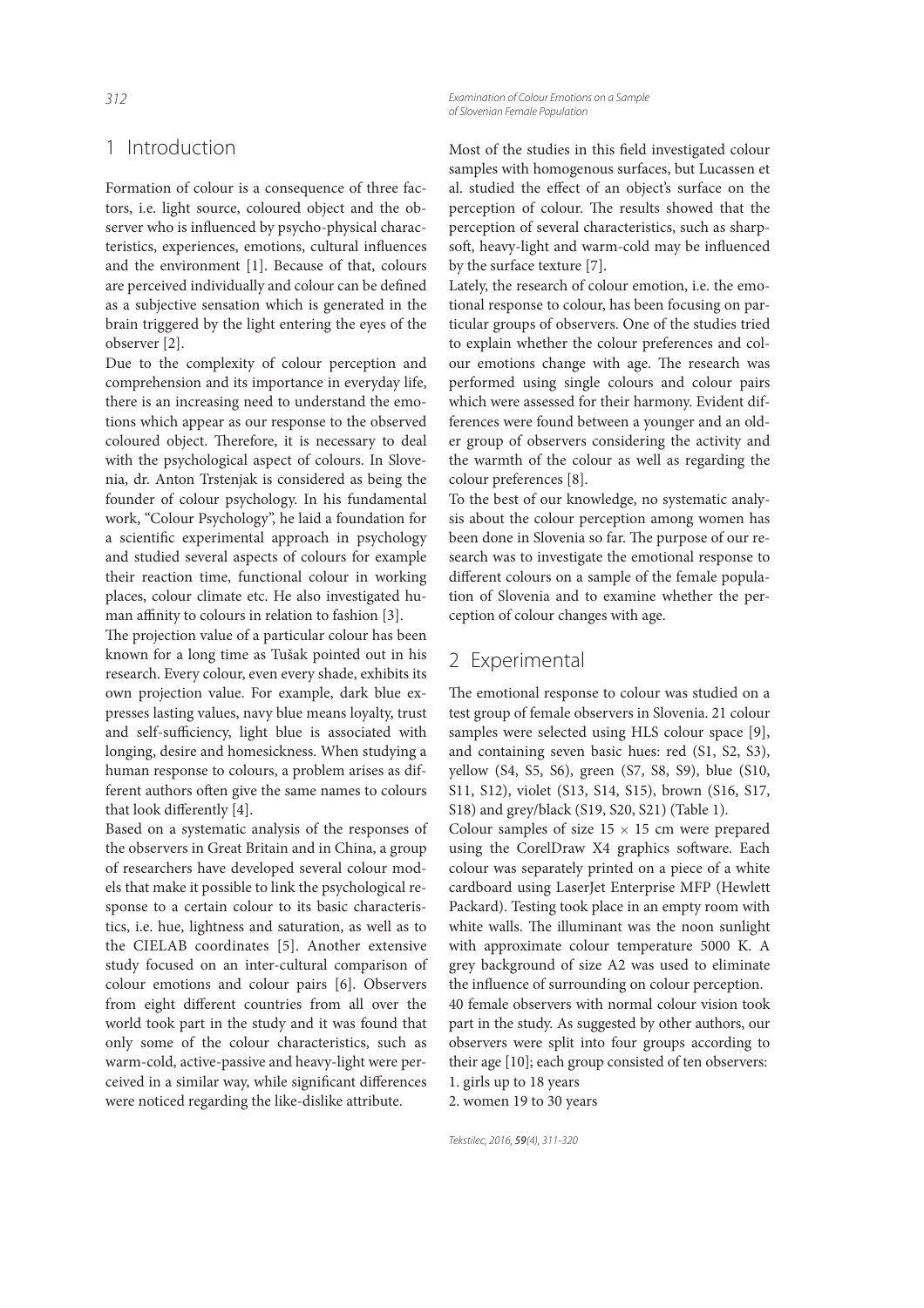*Examination of Colour Emotions on a Sample 313 of Slovenian Female Population*

#### 3. women 31 to 50 years

4. women 51 years or more.

The investigation was performed through a questionnaire [11]. The observers were asked to make a decision regarding each of the presented colours in terms of five different attribute pairs frequently cited in the pertinent literature: active-passive, likedislike, warm-cold, stimulating-calm and modernclassical  $[5, 6]$ . The observation of each colour sample took 2−3 minutes.

| Table 1: Colour samples S1-S21 and their HLS values |  |  |  |  |  |  |  |  |
|-----------------------------------------------------|--|--|--|--|--|--|--|--|
|-----------------------------------------------------|--|--|--|--|--|--|--|--|

| Sample          | Colour | $H_{\rm}$        | L                | S                |
|-----------------|--------|------------------|------------------|------------------|
| S <sub>1</sub>  |        | $\overline{0}$   | 50               | 100              |
| S <sub>2</sub>  |        | $\boldsymbol{0}$ | 70               | 80               |
| S <sub>3</sub>  |        | $\boldsymbol{0}$ | 30               | 90               |
| S <sub>4</sub>  |        | 60               | 50               | 100              |
| S <sub>5</sub>  |        | 60               | 70               | 80               |
| S <sub>6</sub>  |        | 60               | 30               | 90               |
| S7              |        | 90               | 50               | 100              |
| S8              |        | 90               | 70               | 80               |
| S <sub>9</sub>  |        | 90               | 30               | 90               |
| S10             |        | 255              | 50               | 100              |
| S11             |        | 255              | 70               | 80               |
| S12             |        | 255              | 30               | 90               |
| S13             |        | 310              | 50               | 100              |
| S14             |        | 310              | 70               | 80               |
| <b>S15</b>      |        | 310              | 30               | 90               |
| S16             |        | 30               | 40               | 50               |
| S17             |        | 30               | 60               | 80               |
| <b>S18</b>      |        | 30               | 20               | 30               |
| S19             |        | $\boldsymbol{0}$ | $\boldsymbol{0}$ | $\boldsymbol{0}$ |
| S20             |        | $\boldsymbol{0}$ | $40\,$           | $\boldsymbol{0}$ |
| S <sub>21</sub> |        | $\overline{0}$   | 80               | $\overline{0}$   |

# 3 Results and discussion

The questionnaire results were first evaluated based on the assumption that the five pairs of colour characteristics can be regarded as opposite. Figure 1 shows the survey results for seven basic hues.

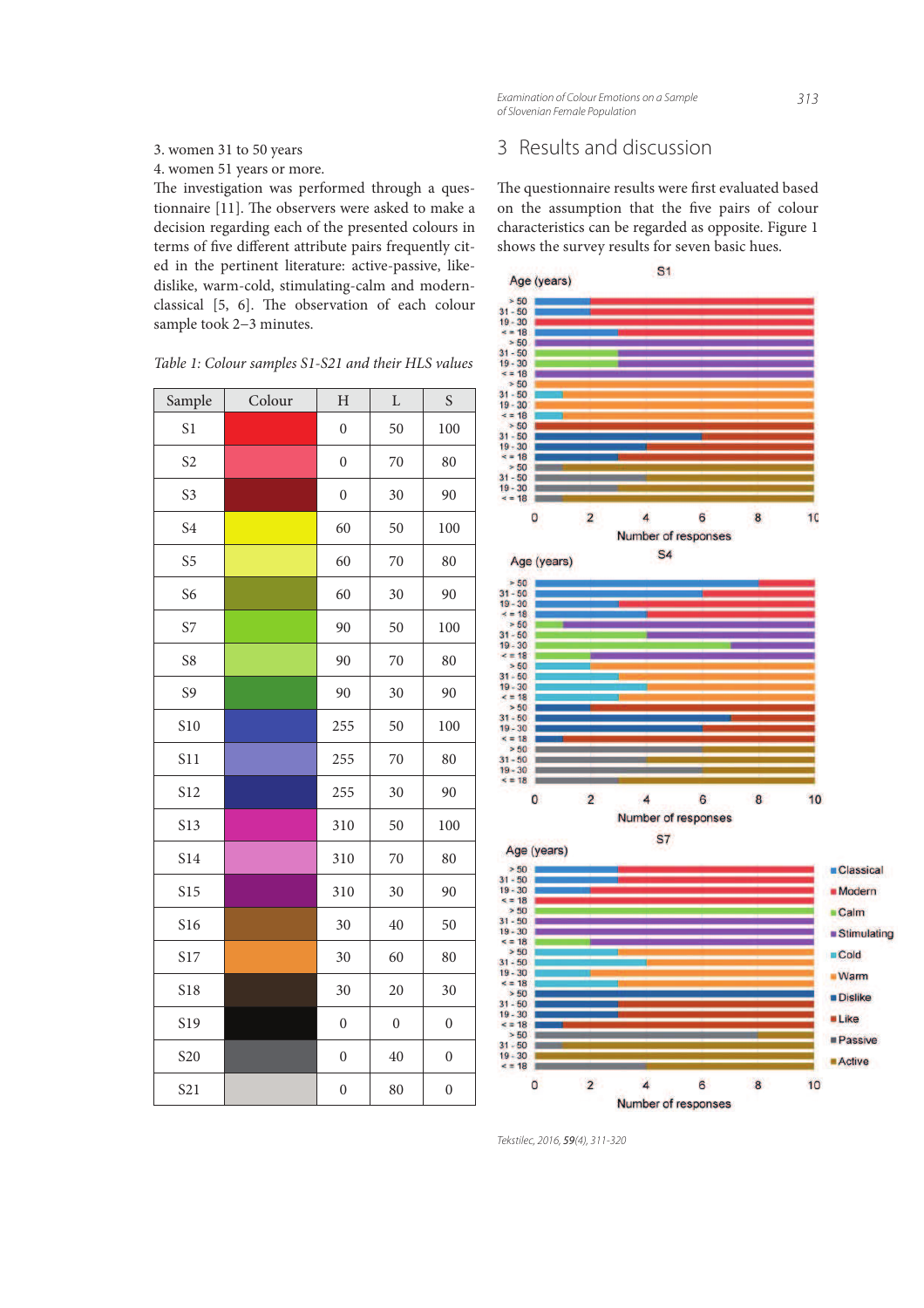*314 Examination of Colour Emotions on a Sample of Slovenian Female Population*



Figure 1: Number of responses for seven basic colour samples: red (S1), yellow (S4), green (S7), blue (S10), violet (S13), brown (S16) and black (S19)

According to Figure 1, all women have very similar opinion about S1. This colour is perceived as active, warm, stimulating and modern and these findings are in accordance with previous investigations [12]. This colour is very popular in the group of the oldest observers (women over 50), but much less with younger population (31–50 years).

From Figure 1 we can conclude that S4 is a very popular and likeable colour among the youngest and the oldest observers. In both groups, this colour was also characterized as a very stimulating one. According to the opinion of the majority of observers, regardless of their age, S4 is a warm colour. The oldest observers also claim that this colour is classical.

Blue colour is usually described as a very popular one among adults [4, 12]. In our study, this was only partly the case (Fig. 2). Colour sample S10 (saturated

bright blue) caused very diverse responses in different age groups. Only women between 31–50 like this colour, the oldest observers, on the other hand, evidently dislike it. We can assume that not only the hue but also other characteristics, such as the lightness and the saturation, affect popularity of a particular colour. Sample S7 represents a saturated bright green colour. The opinion of the observers younger than 50 years is that this colour is active and stimulating. In the group of the oldest observers, the responses were quite the opposite: S7 is regarded as passive, calm and very unpopular.

More unanimous responses were provided for sample S13 as the majority of observers think that this colour is warm, active and stimulating, even though only the youngest observers distinctively like it. All 40 observers find this colour modern.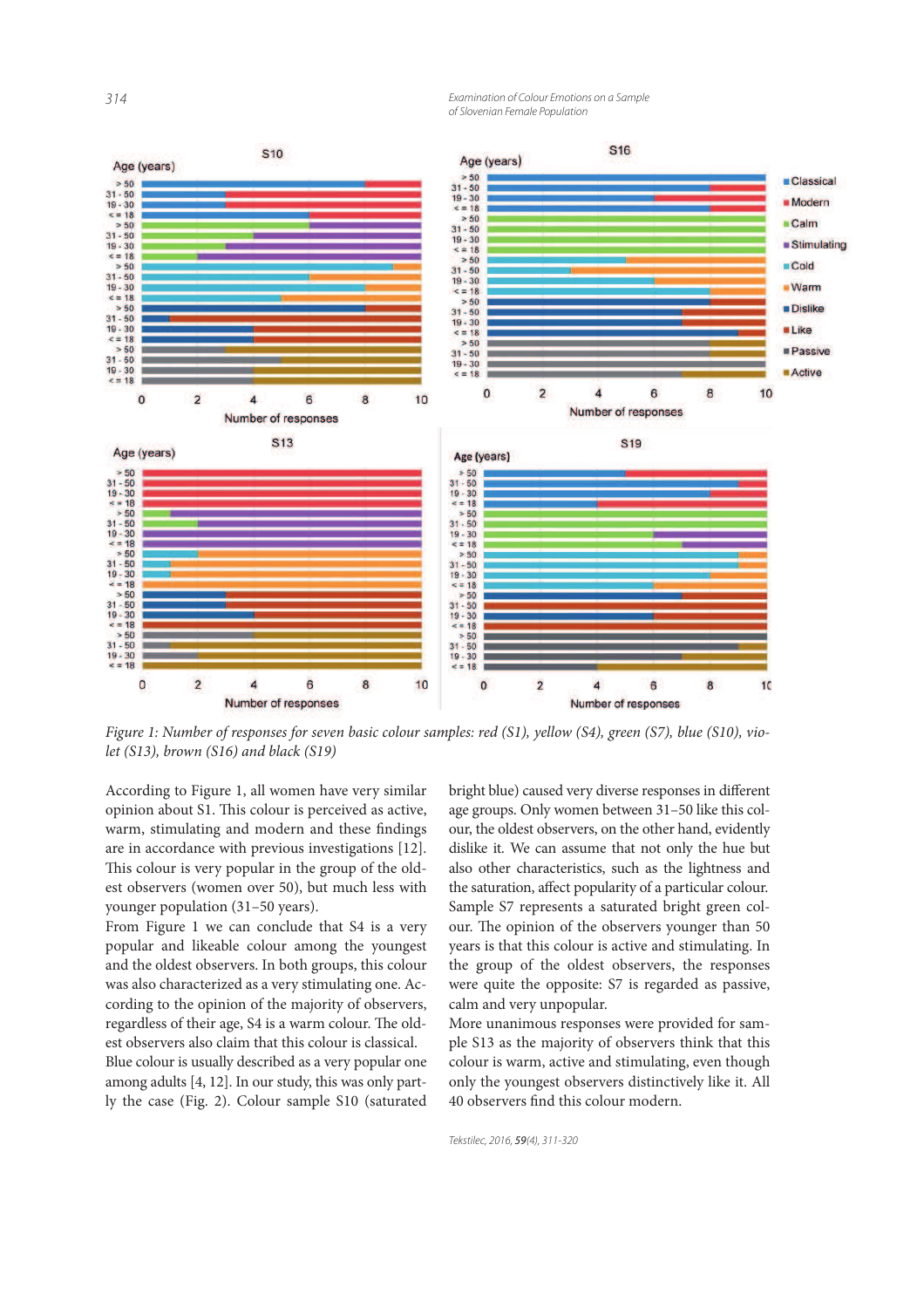Sample S16 (darker brown with medium saturation) is a very calm colour according to the observers. Most of them also claim that this colour is classical, passive and they do not like it.

Finally, black (S19) is perceived as cold, passive and calm. It is very popular in the group of teenagers and, interestingly, with women of age 31−50.

In the second part of our study, we ranked all 21 colour samples according to the number of responses given by the observers for each characteristic. Table 2 shows results for the attributes' pair like-dislike separately for each of the four age groups.

The youngest observers (girls below 19) prefer violet shades and intensive, saturated colours as well as black. The least popular are brown and grey shades. Young women between 19 and 30 prefer blue colour (S12), but this sample is not identical to the one preferred by the youngest observers (S11). Women in

Table 2: Ranking of colour samples according to the attribute like-dislike for four age groups. Numbers represent the number of confirmative answers for the characteristic like.

| Age group (years)      |        |                          |        |                          |        |                        |        |  |
|------------------------|--------|--------------------------|--------|--------------------------|--------|------------------------|--------|--|
| Up to 18               |        | $19-30$                  |        | $31 - 50$                |        | Above 50               |        |  |
| Affirmative<br>answers | Colour | Affirmative<br>answers   | Colour | Affirmative<br>answers   | Colour | Affirmative<br>answers | Colour |  |
| $10\,$                 |        | $\overline{9}$           |        | $10\,$                   |        | $10\,$                 |        |  |
| $10\,$                 |        | $\,8\,$                  |        | $10\,$                   |        | $10\,$                 |        |  |
| $10\,$                 |        | $\overline{7}$           |        | $10\,$                   |        | $10\,$                 |        |  |
| $10\,$                 |        | $\overline{7}$           |        | $10\,$                   |        | $10\,$                 |        |  |
| $10\,$                 |        | $\overline{7}$           |        | $\mathfrak{g}$           |        | $10\,$                 |        |  |
| $\mathfrak{g}$         |        | $\overline{\phantom{a}}$ |        | $\mathfrak{g}$           |        | $\,8\,$                |        |  |
| 9                      |        | $\boldsymbol{7}$         |        | $\,8\,$                  |        | $\overline{7}$         |        |  |
| $\overline{9}$         |        | $\overline{7}$           |        | $\,8\,$                  |        | $\boldsymbol{7}$       |        |  |
| 9                      |        | $\sqrt{6}$               |        | $\,8\,$                  |        | $\boldsymbol{7}$       |        |  |
| $\mathfrak{g}$         |        | $\sqrt{6}$               |        | $\,$ 8 $\,$              |        | $\sqrt{6}$             |        |  |
| $\overline{7}$         |        | 6                        |        | $\overline{7}$           |        | $\overline{4}$         |        |  |
| $\boldsymbol{7}$       |        | $\sqrt{6}$               |        | $\overline{\phantom{a}}$ |        | $\overline{4}$         |        |  |
| 6                      |        | 5                        |        | $\overline{7}$           |        | $\mathfrak{Z}$         |        |  |
| 6                      |        | 5                        |        | $\overline{\phantom{a}}$ |        | $\overline{3}$         |        |  |
| $\sqrt{6}$             |        | 5                        |        | $\sqrt{6}$               |        | $\sqrt{2}$             |        |  |
| 6                      |        | $\overline{4}$           |        | 6                        |        | $\sqrt{2}$             |        |  |
| 5                      |        | $\overline{4}$           |        | 6                        |        | $\overline{2}$         |        |  |
| $\,4$                  |        | $\,4\,$                  |        | $\,4\,$                  |        | $\overline{2}$         |        |  |
| $\overline{3}$         |        | $\overline{3}$           |        | $\mathfrak{Z}$           |        | $\,1$                  |        |  |
| $\sqrt{2}$             |        | $\mathfrak{Z}$           |        | $\mathfrak{Z}$           |        | $\boldsymbol{0}$       |        |  |
| $\,1$                  |        | $\overline{2}$           |        | $\sqrt{2}$               |        | $\boldsymbol{0}$       |        |  |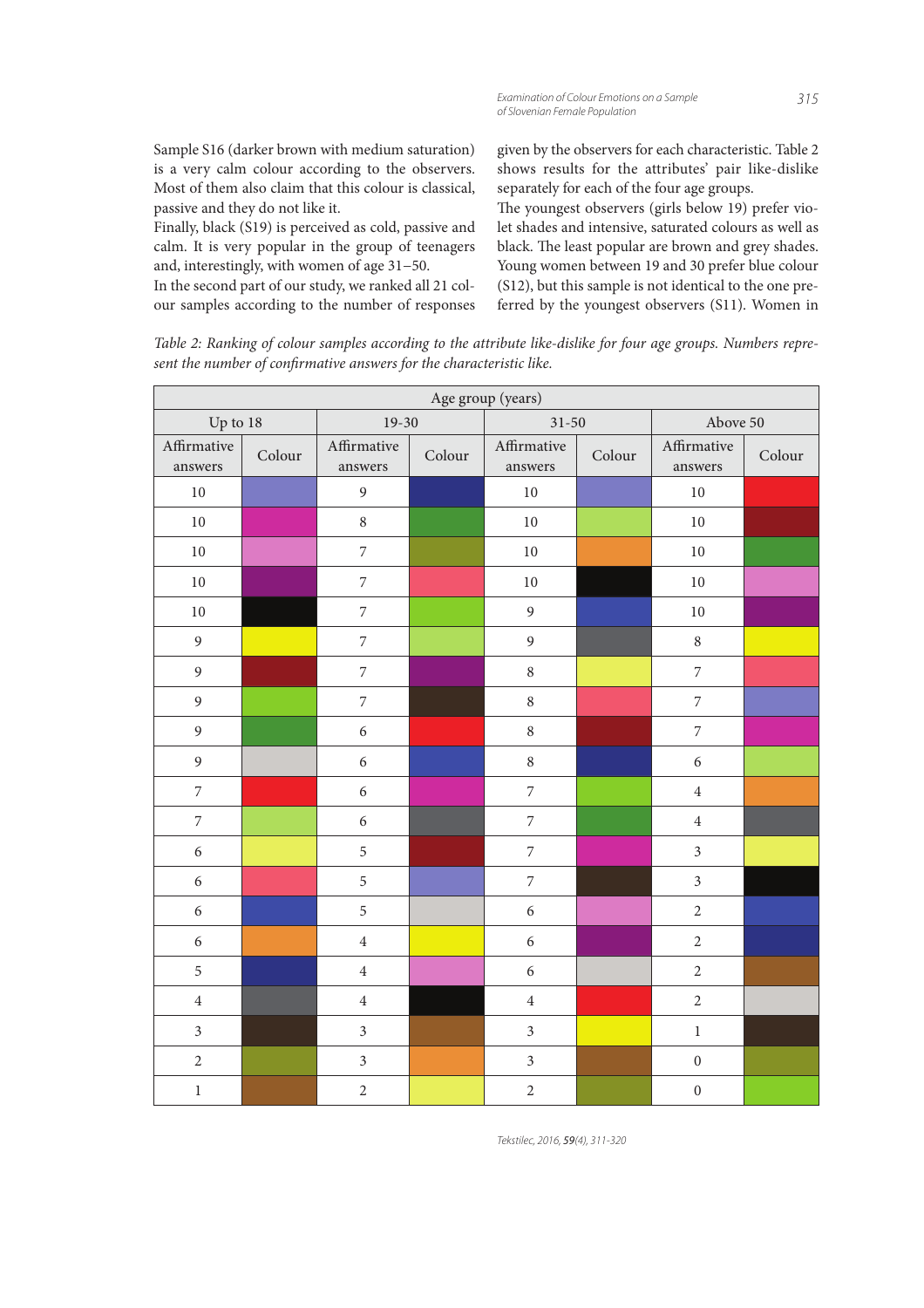| Age group (years)        |        |                        |        |                        |        |                        |        |  |
|--------------------------|--------|------------------------|--------|------------------------|--------|------------------------|--------|--|
| Up to $18$               |        | $19-30$                |        | $31 - 50$              |        | Above 50               |        |  |
| Affirmative<br>answers   | Colour | Affirmative<br>answers | Colour | Affirmative<br>answers | Colour | Affirmative<br>answers | Colour |  |
| $10\,$                   |        | $10\,$                 |        | $\boldsymbol{9}$       |        | $10\,$                 |        |  |
| $10\,$                   |        | $\,8\,$                |        | $\overline{9}$         |        | 9                      |        |  |
| $10\,$                   |        | $\overline{7}$         |        | $\,8\,$                |        | 9                      |        |  |
| $\mathbf{9}$             |        | $\boldsymbol{7}$       |        | $\,8\,$                |        | $\,8\,$                |        |  |
| $\,8\,$                  |        | $\overline{7}$         |        | $\overline{7}$         |        | $\overline{7}$         |        |  |
| $\overline{\phantom{a}}$ |        | $\sqrt{6}$             |        | $\sqrt{6}$             |        | $\overline{7}$         |        |  |
| $\overline{7}$           |        | $\sqrt{6}$             |        | $\sqrt{6}$             |        | $\sqrt{6}$             |        |  |
| $\sqrt{6}$               |        | $\sqrt{6}$             |        | $\sqrt{6}$             |        | $\,4\,$                |        |  |
| $\sqrt{6}$               |        | $\sqrt{6}$             |        | 5                      |        | $\overline{4}$         |        |  |
| $\boldsymbol{6}$         |        | $\sqrt{6}$             |        | 5                      |        | $\,4\,$                |        |  |
| $\sqrt{6}$               |        | $\overline{4}$         |        | $\overline{4}$         |        | $\overline{4}$         |        |  |
| 5                        |        | $\overline{4}$         |        | $\overline{4}$         |        | $\overline{3}$         |        |  |
| $\sqrt{4}$               |        | $\overline{3}$         |        | $\mathfrak{Z}$         |        | $\mathfrak{Z}$         |        |  |
| $\,4\,$                  |        | $\mathfrak{Z}$         |        | $\sqrt{2}$             |        | $\sqrt{2}$             |        |  |
| $\mathfrak{Z}$           |        | $\mathfrak{Z}$         |        | $\sqrt{2}$             |        | $\overline{2}$         |        |  |
| $\overline{3}$           |        | $\mathfrak{Z}$         |        | $\sqrt{2}$             |        | $\sqrt{2}$             |        |  |
| $\mathfrak{Z}$           |        | $\sqrt{2}$             |        | $\,1$                  |        | $\,1$                  |        |  |
| $\sqrt{2}$               |        | $\sqrt{2}$             |        | $\,1\,$                |        | $\,1$                  |        |  |
| $\sqrt{2}$               |        | $\sqrt{2}$             |        | $\,1$                  |        | $\boldsymbol{0}$       |        |  |
| $\,1$                    |        | $\sqrt{2}$             |        | $\,1$                  |        | $\boldsymbol{0}$       |        |  |
| $\,1$                    |        | $\boldsymbol{0}$       |        | $\boldsymbol{0}$       |        | $\boldsymbol{0}$       |        |  |

Table 3: Ranking of colour samples according to the attribute active-passive for four age groups. Numbers represent the number of confirmative answers for the characteristic active.

this group also like green shades, but dislike black, brown and pale yellow. Women between 31 and 50 prefer intensive colours, such as different shades of blue (S11, S10) and also black. On the other hand, vivid yellow samples (S6, S4) are the least popular. Women over 50 prefer red and violet hues (S1, S3, S14, S15), but dislike darker colours (S7, S6, S18).

Results for the characteristics' pair active-passive are given in Table 3. The youngest observers perceive violet (S13, S14, S15) and bright blue (S11) samples as the most active. Interestingly, this group chose the same colours as the most popular ones. On the other hand, they describe darker hues of blue, green and brown (S9, S12, S17, S18) as the least active. Only in this group, black is described as a moderately active colour.

In the next group (young women aged 19–30), bright green colour of medium saturation (S7) is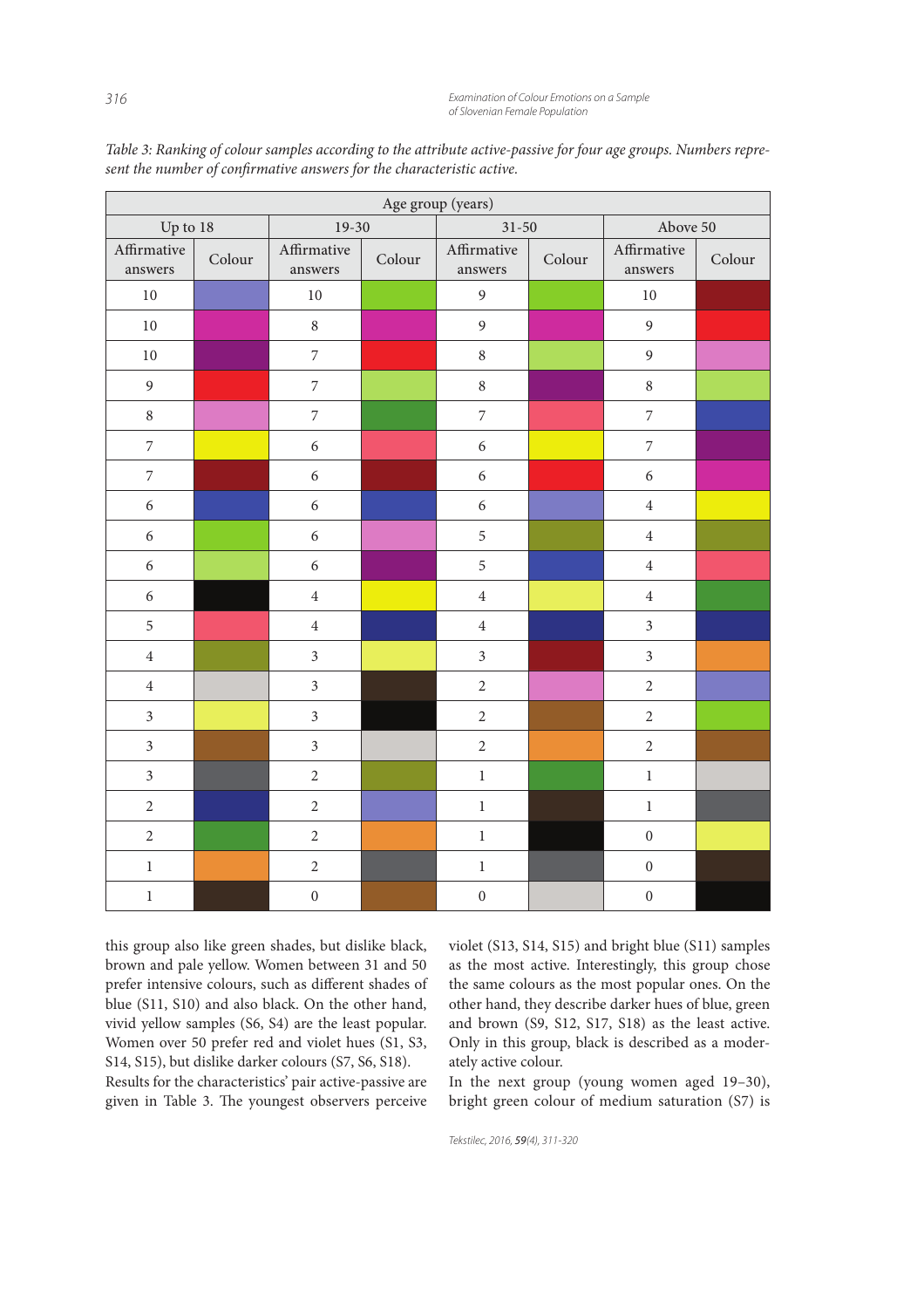| Age group (years)        |        |                          |        |                          |        |                         |        |  |
|--------------------------|--------|--------------------------|--------|--------------------------|--------|-------------------------|--------|--|
| Up to $18$               |        | $19-30$                  |        | $31 - 50$                |        | Above 50                |        |  |
| Affirmative<br>answers   | Colour | Affirmative<br>answers   | Colour | Affirmative<br>answers   | Colour | Affirmative<br>answers  | Colour |  |
| $10\,$                   |        | $10\,$                   |        | $10\,$                   |        | $10\,$                  |        |  |
| $10\,$                   |        | $10\,$                   |        | 10                       |        | $10\,$                  |        |  |
| $10\,$                   |        | $\overline{9}$           |        | $\mathfrak{g}$           |        | $10\,$                  |        |  |
| 9                        |        | 9                        |        | $\,8\,$                  |        | $\,8\,$                 |        |  |
| $\,8\,$                  |        | $\,8\,$                  |        | $\,8\,$                  |        | $\,8\,$                 |        |  |
| $\,8\,$                  |        | $\,8\,$                  |        | $\boldsymbol{7}$         |        | $\,8\,$                 |        |  |
| $\overline{7}$           |        | $\overline{7}$           |        | $\overline{\mathcal{I}}$ |        | $\overline{7}$          |        |  |
| $\boldsymbol{7}$         |        | $\overline{7}$           |        | 6                        |        | $\overline{7}$          |        |  |
| $\overline{\phantom{a}}$ |        | $\overline{7}$           |        | 6                        |        | 5                       |        |  |
| $\epsilon$               |        | $\overline{\phantom{a}}$ |        | 6                        |        | 5                       |        |  |
| 6                        |        | $\sqrt{6}$               |        | $\,4$                    |        | 5                       |        |  |
| 6                        |        | $\sqrt{6}$               |        | $\bf 4$                  |        | $\overline{\mathbf{4}}$ |        |  |
| $\,4\,$                  |        | 5                        |        | $\bf 4$                  |        | $\overline{4}$          |        |  |
| $\bf 4$                  |        | $\bf 4$                  |        | $\bf 4$                  |        | $\overline{3}$          |        |  |
| $\sqrt{4}$               |        | $\overline{4}$           |        | $\overline{4}$           |        | $\overline{3}$          |        |  |
| $\bf 4$                  |        | $\bf 4$                  |        | $\mathfrak{Z}$           |        | $\sqrt{2}$              |        |  |
| $\sqrt{4}$               |        | $\mathfrak{Z}$           |        | $\sqrt{2}$               |        | $\overline{2}$          |        |  |
| $\overline{3}$           |        | $\mathfrak{Z}$           |        | $\,1\,$                  |        | $\,1$                   |        |  |
| $\overline{2}$           |        | $\overline{2}$           |        | $\boldsymbol{0}$         |        | $\,1$                   |        |  |
| $\sqrt{2}$               |        | $\sqrt{2}$               |        | $\boldsymbol{0}$         |        | $\boldsymbol{0}$        |        |  |
| $\boldsymbol{0}$         |        | $\,1$                    |        | $\boldsymbol{0}$         |        | $\boldsymbol{0}$        |        |  |

Table 4: Ranking of colour samples according to the attribute modern-classical for four age groups. Numbers represent the number of confirmative answers for the characteristic modern.

reported as the most active and actually all green samples, together with saturated violet and red (S13, S1), are perceived as active colours. Very similar results are obtained for the 31–50 years' group: saturated green and violet (S7, S13) are described as the most active colours. On the other hand, black, grey and darker brown or green are perceived as passive. In the over 50's group, two red samples of different lightness are reported as the most active. Again, black and dark brown (S18) are seen as passive, together with, surprisingly, pale yellow (S5).

These results show that popularity or likeability of a certain colour very often positively correlates with its activity; this is especially evident in the youngest women's group. In most cases, intensive and saturated colours are seen as the active ones. However, black represents an exception since it is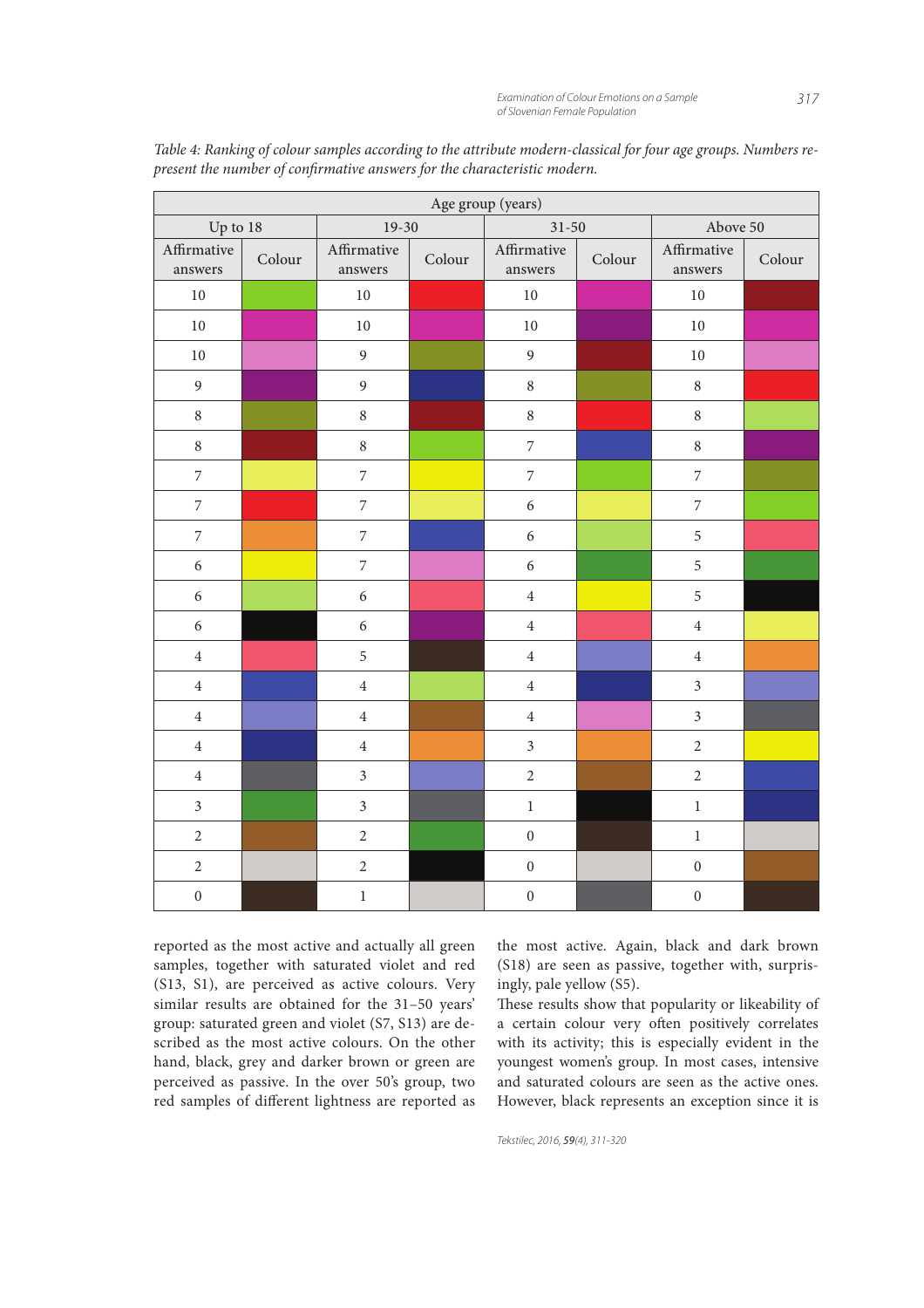*318 Examination of Colour Emotions on a Sample of Slovenian Female Population*



Figure 2: Number of confirmative responses to the question whether the colour is warm: a) girls up to 18 years b) women aged 19−30 years c) women aged 31−50 years d) women aged 51 years and more

quite popular in all age groups, despite the fact that it is perceived as being a passive colour.

Results for the attributes' pair modern-classical are displayed in Table 4. It is evident that women of different age perceive various colours as modern. However, they all agree that saturated violet (S13) represents a modern colour. Different shades of grey and brown, on the other hand, are perceived as classical. The opinion about black sample is not unanimous: only women aged 19–50 (groups 2 and 3) think that black is a classical colour.

Observers' responses to the two remaining characteristics' pairs – warm-cold and stimulating-calm – are displayed as bubble charts in a<sup>\*</sup>b<sup>\*</sup> plane of CIELAB colour space. Figure 2 visualizes the number of con firmative responses to the question whether the colour was perceived as warm; the size (area) of the circles corresponds to the number of confirmative responses.

The observers in general perceive all three shades of red as very warm. Certain differences between age groups exist, though, and such results confirm the findings of the previous investigations  $[8]$ . The youngest observers perceive violet samples (S13, S15) as the warmest but they do not find two brown samples (S17, S18) – which are perceived as warm by both groups 31–50 and above 50 – as warm. Smaller differences can also be noticed with green and blue samples: bright blue (S11) is considered fairly warm by the observers in the two older groups, but not by the women in the two younger groups.

Finally, Figure 3 shows the bubble charts in the a<sup>\*b\*</sup> plane of CIELAB colour space representing the number of confirmative responses to the question whether they find a particular colour stimulating. The youngest observers indicate as highly stimulating those colours that are positioned very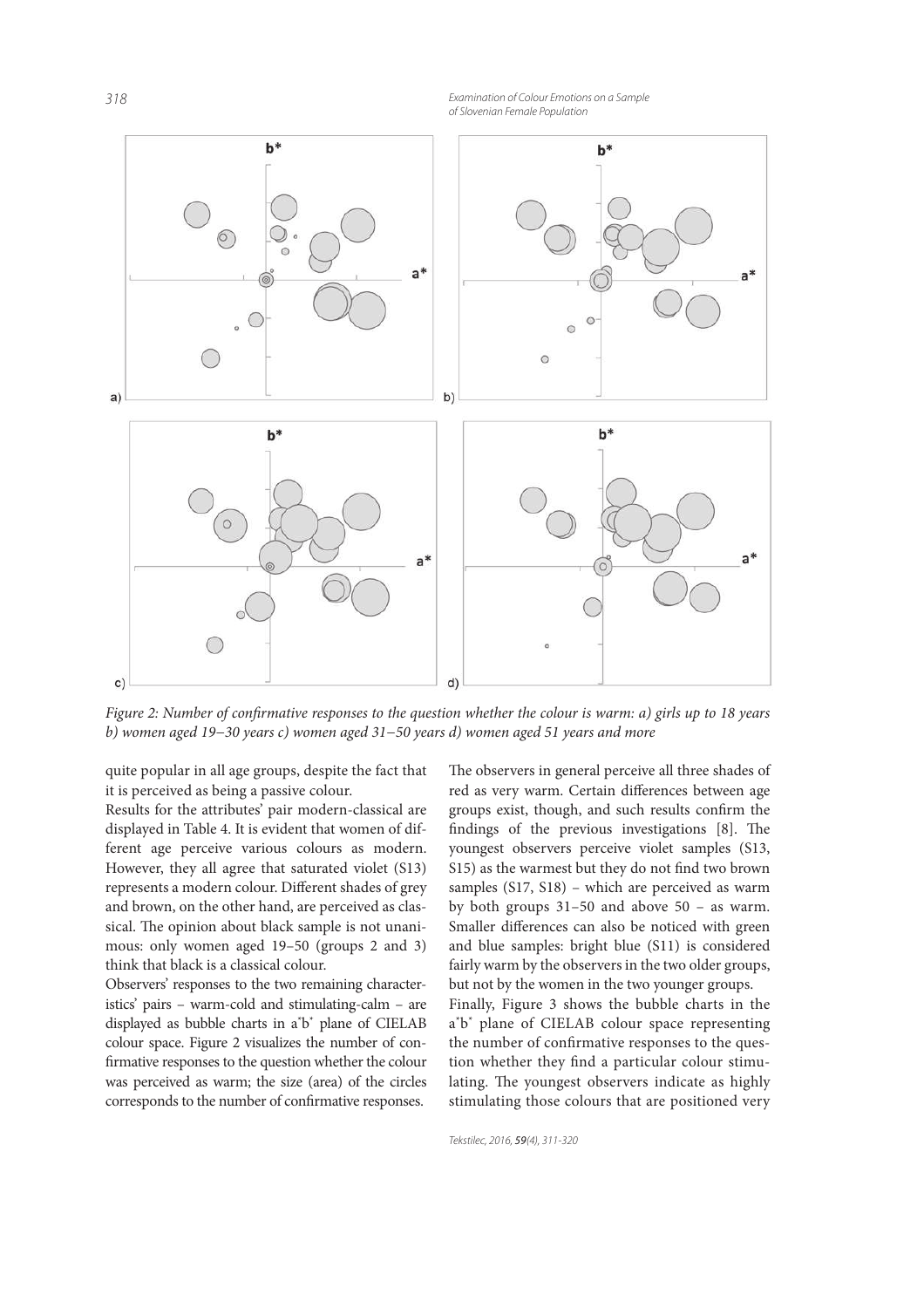*Examination of Colour Emotions on a Sample 319 of Slovenian Female Population*



Figure 3: Number of confirmative responses to the question whether the colour is stimulating: a) girls up to 18 years b) women aged 19−30 years c) women aged 31−50 years d) women aged 51 years and more

far from the centre of the a<sup>\*</sup>b<sup>\*</sup> plane, i.e. very pure, saturated colours, mostly reds and violets. The preferences of women aged 19–30 and 31–50 are quite similar: they find one of the green shades  $(S7)$  as the most stimulating. The group of the oldest observers, however, perceive saturated red and violet shades as the most stimulating (Fig. 3d), which is similar to the responses of the youngest observers.

# 4 Conclusion

The emotional response to colour was studied on a test group of Slovene female observers who were divided into four groups according to their age. The most pronounced differences between the

women of different age can be found in relation to the attribute like-dislike. The youngest observers prefer pure, saturated colours, especially violets, but dislike neutral, unsaturated colours, such as grey and brown. In the group of female observers aged between 31 and 50 years, saturated colours were found to be less popular; these women prefer neutral colours.

Generally, women prefer active colours; these colours are mostly saturated and very intense. However, the ranking of the most popular colours is different for each age group. The differences in the emotional experience are also observed with other attributes of colour such as stimulating-calm and warm-cold. Black was found to be a special case since it was described as a passive colour by the majority of women, in spite of being very popular in all age groups.